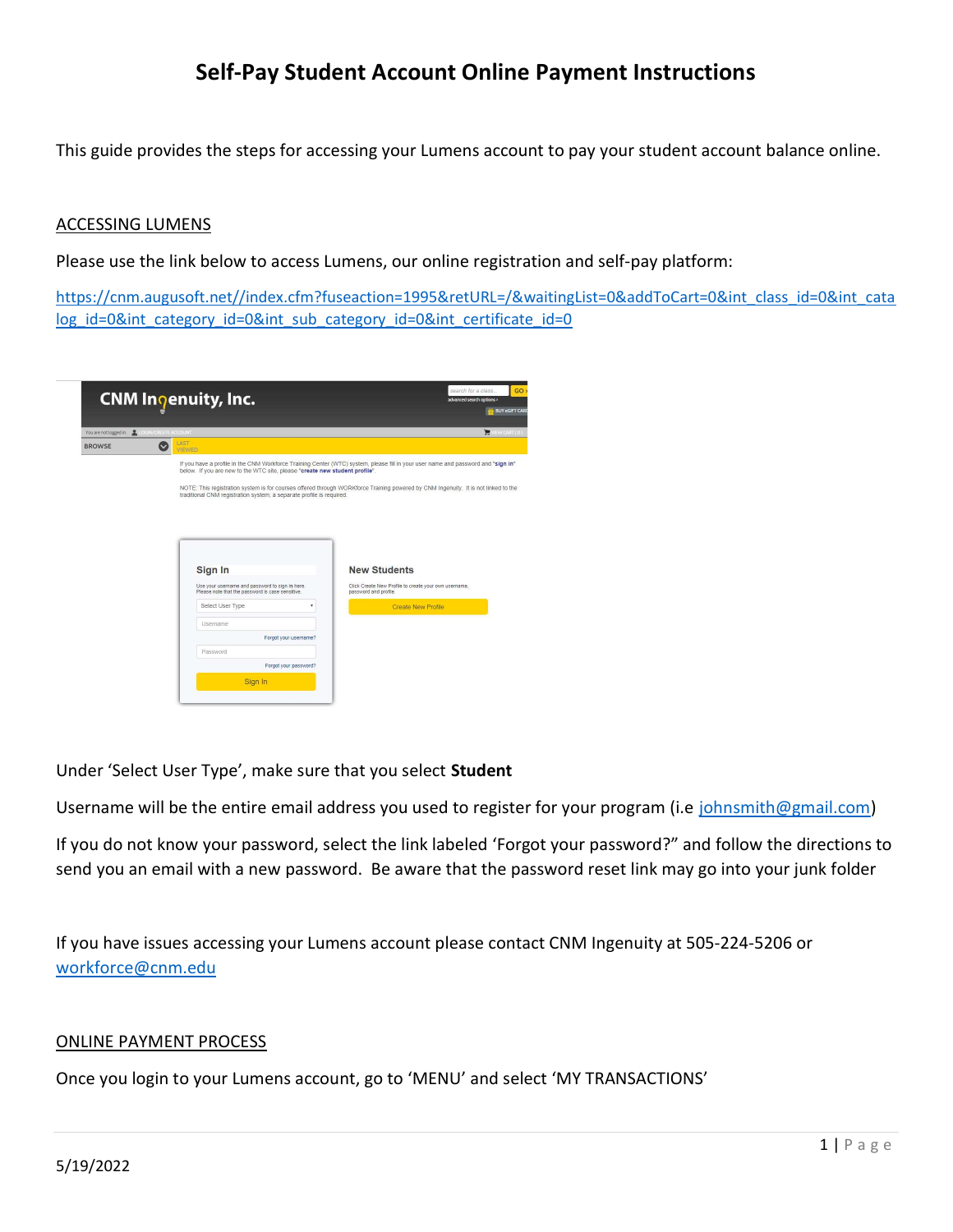

Your A/R account Balance will be located at the top of the page. For payment go click on 'Pay Now'

|                       | <b>CNM</b> Inoenuity, Inc.                                                  |                       | search for a class<br>advanced search options > | GO <sub>2</sub><br><b>86 BUY eGIFT CARD</b> |
|-----------------------|-----------------------------------------------------------------------------|-----------------------|-------------------------------------------------|---------------------------------------------|
| Welcome Shanna LOCOUT |                                                                             |                       |                                                 | WEW CART (O)                                |
| <b>BROWSE</b>         | LAST<br><b>CDL SKILLS EXAM PRE-PAY</b><br>REAL ESTATE<br>VIEWED             | <b>DMS/ULTRASOUND</b> | DMS/ULTRASOUND                                  |                                             |
| <b>MENU</b>           | my dashboard<br>my profile<br>current registrations<br>my transcript        | my transactions       | my waiting list                                 |                                             |
|                       | <b>Current Electronic Voucher</b><br>\$0.00<br>Balance:                     |                       |                                                 |                                             |
|                       | \$3,174.20 Pay Now<br><b>A/R Account Balance:</b><br>$\cdot$ $\cdot$<br>- - |                       |                                                 |                                             |

This will take you to the following page. If you are registered for more than one course, it may show up as two different OE charges.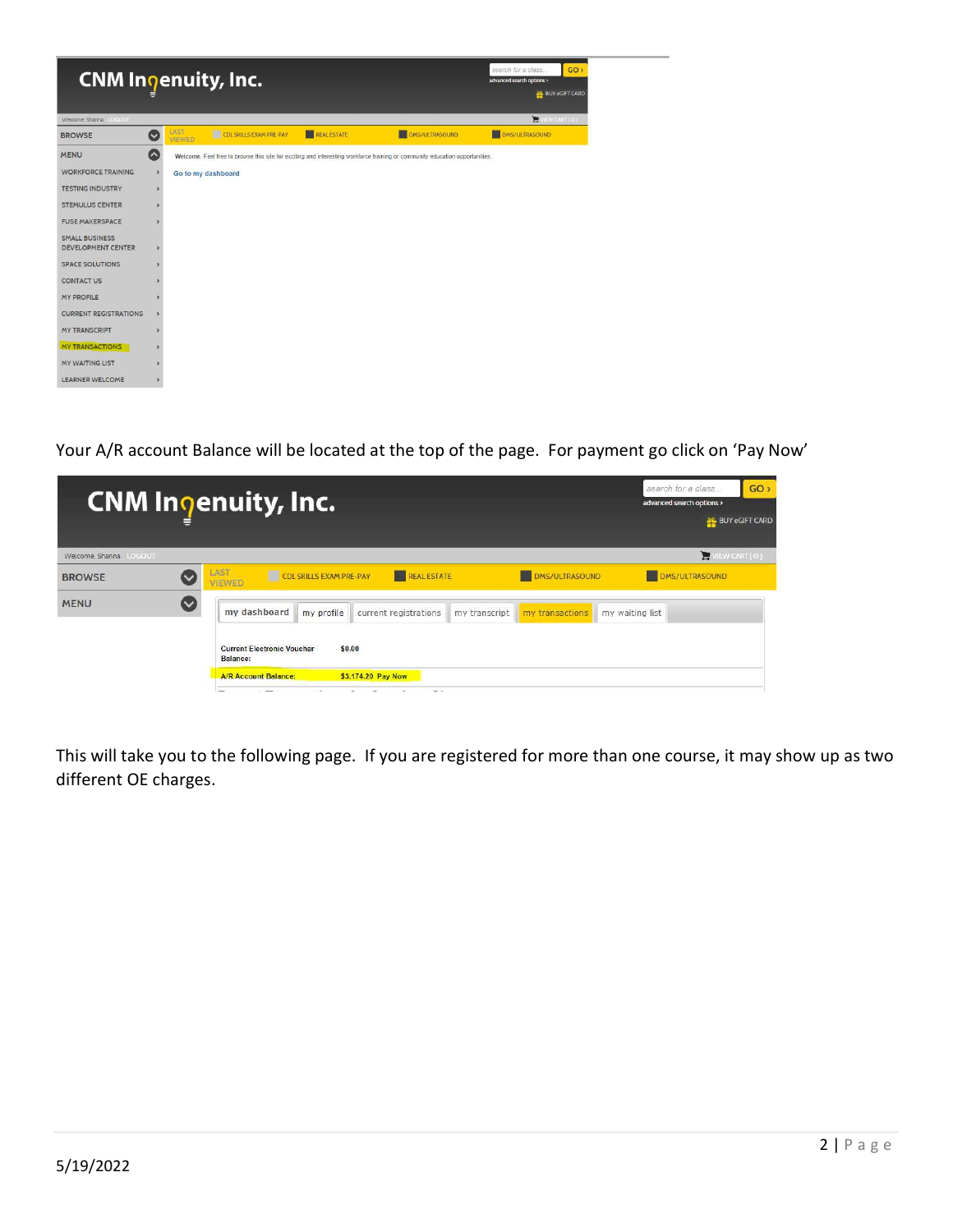## **Accounts Receivable: View Account Activity**

| Search for Account(s) using the search fields below:                |                                           |                                       |                          |                                        |                   |        |
|---------------------------------------------------------------------|-------------------------------------------|---------------------------------------|--------------------------|----------------------------------------|-------------------|--------|
| <b>Account Name</b>                                                 |                                           | Sanchez, Shanna (Student)             |                          | External account#                      |                   |        |
| <b>Current Balance</b><br>\$3,174.20<br><b>Activity On or After</b> |                                           |                                       | View                     |                                        |                   | ¥      |
|                                                                     |                                           |                                       | i                        | <b>Activity On or</b><br><b>Before</b> |                   | iii    |
| Invoice #                                                           |                                           |                                       |                          | <b>Transaction ID</b>                  |                   |        |
|                                                                     |                                           |                                       | Search                   | $GoTo \rightarrow$                     |                   |        |
|                                                                     |                                           |                                       |                          |                                        |                   |        |
|                                                                     |                                           |                                       |                          |                                        |                   |        |
| Print<br>Excel<br>TraniD/<br>详<br>Contract#                         | ¥<br>Show<br>20<br><b>Tran Date</b><br>18 | entries<br><b>Activity Type</b><br>11 | Original<br>13<br>Amount | Current<br>Balance                     | Invoice #<br>33   | Action |
| 80621                                                               | 12/06/2019                                | Payment                               | \$50.00                  |                                        |                   |        |
| 80620                                                               | 12/06/2019                                | OE Charges                            | \$2,069.10               | \$2,019.10                             | <b>UNASSIGNED</b> | ۷<br>۰ |
| 80619                                                               | 12/06/2019                                | Payment                               | \$50.00                  |                                        |                   | v      |

When you click on the box under Action for OE charges you it will show two options: View Tran Details and Make a Payment.

If you select View Tran Details it will show you the Transaction Receipt of your registration on student account that was process by CNM Ingenuity staff.

#### **Transaction Receipt** CNM Ingenuity, Inc.

PO Box 4586, Albuquerque, NM 87196

| <b>Transaction Date</b><br><b>Transaction ID</b>                          | 12/06/2019<br>80620                                                                                                                         |                         |
|---------------------------------------------------------------------------|---------------------------------------------------------------------------------------------------------------------------------------------|-------------------------|
| <b>Registration ID</b><br><b>Course/Class Number</b><br>Student Name (ID) | Class Name/Date(s)/Time/Item                                                                                                                | Amount                  |
| Registration ID: 128094<br>4610020 /55910<br>Sanchez, Shanna (25791)      | Certified Ethical Hacker - Online, Mentor-led<br><b>View Schedule Details</b><br><b>Class Cost</b><br><b>CNM Employee Discount Discount</b> | \$2,599.00<br>(5529.90) |
| <b>Transaction Amount</b>                                                 |                                                                                                                                             | \$2,069.10              |
| <b>Payment Method</b>                                                     | <b>Student Account</b>                                                                                                                      | \$2,069.10              |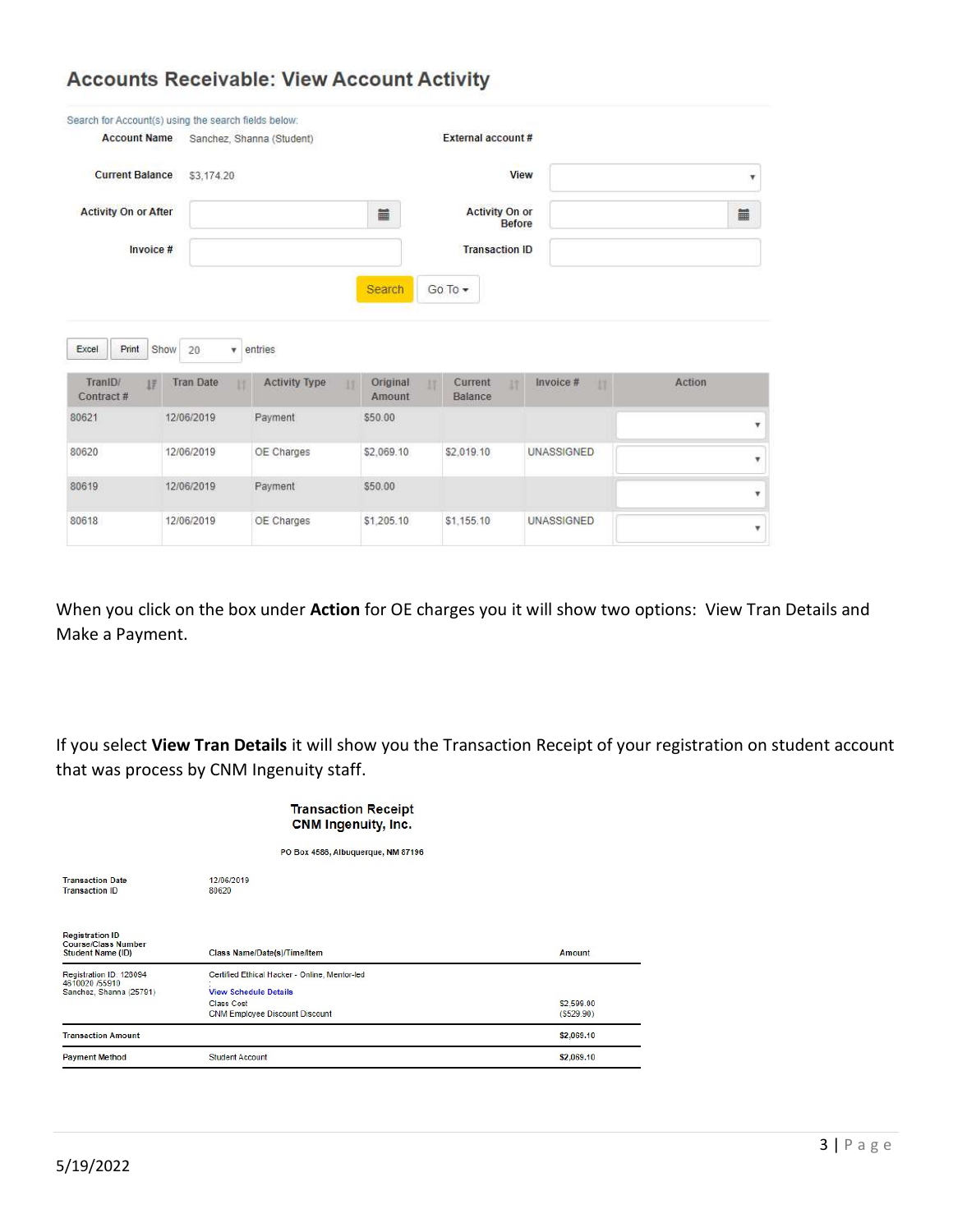To process a payment, you will select Make a Payment which will take you to the following screen. You will then enter in the amount that you will be paying or if you are paying the full amount you can select Pay in Full. The only option available for payment method will be credit card.

If you need to pay by check, you can do so by either visiting the Cashier's Office in the first floor of the Student Services Center on Main Campus (900 University Blvd SE) or by mailing it to:

CNM Attn: Cashiers PO Box 4586 Albuquerque NM 87196

If you mail a check, be sure to include your name, five-digit Lumens ID, and specify that it is for an Ingenuity account.

| Accounts Receivable: Make a payment to registrations |
|------------------------------------------------------|
|                                                      |

| Sanchez, Shanna (Student)<br><b>Account Name:</b><br><b>Current Balance:</b><br>\$3,174.20 |                                     |                                                                                           | <b>External Account #:</b> |                |                   |  |
|--------------------------------------------------------------------------------------------|-------------------------------------|-------------------------------------------------------------------------------------------|----------------------------|----------------|-------------------|--|
|                                                                                            | <b>Search Criteria: None</b>        |                                                                                           |                            |                |                   |  |
| Tran<br>ID                                                                                 | <b>Student Name</b><br>(Learner ID) | Class / Item Description (Class ID)<br><b>Term Code</b>                                   | PO/Voucher<br>#            | <b>Balance</b> | Payment<br>Amount |  |
|                                                                                            |                                     |                                                                                           |                            |                | Pay in Full       |  |
|                                                                                            |                                     |                                                                                           | Total payment amount :     |                | 50                |  |
| 80620                                                                                      | Sanchez.<br>Shanna<br>(25791)       | Certified Ethical Hacker - Online, Mentor-led - Class Registration<br>(55910)<br>FY 19-20 | N/A                        | \$2,019.10     | 50.00             |  |
|                                                                                            |                                     |                                                                                           |                            |                |                   |  |
|                                                                                            | Payment amount \$50.00              |                                                                                           |                            |                |                   |  |

Once you click on Submit, it will take you a page to enter in credit card information. Once you have completed this information click on Process Payment to finalize your payment.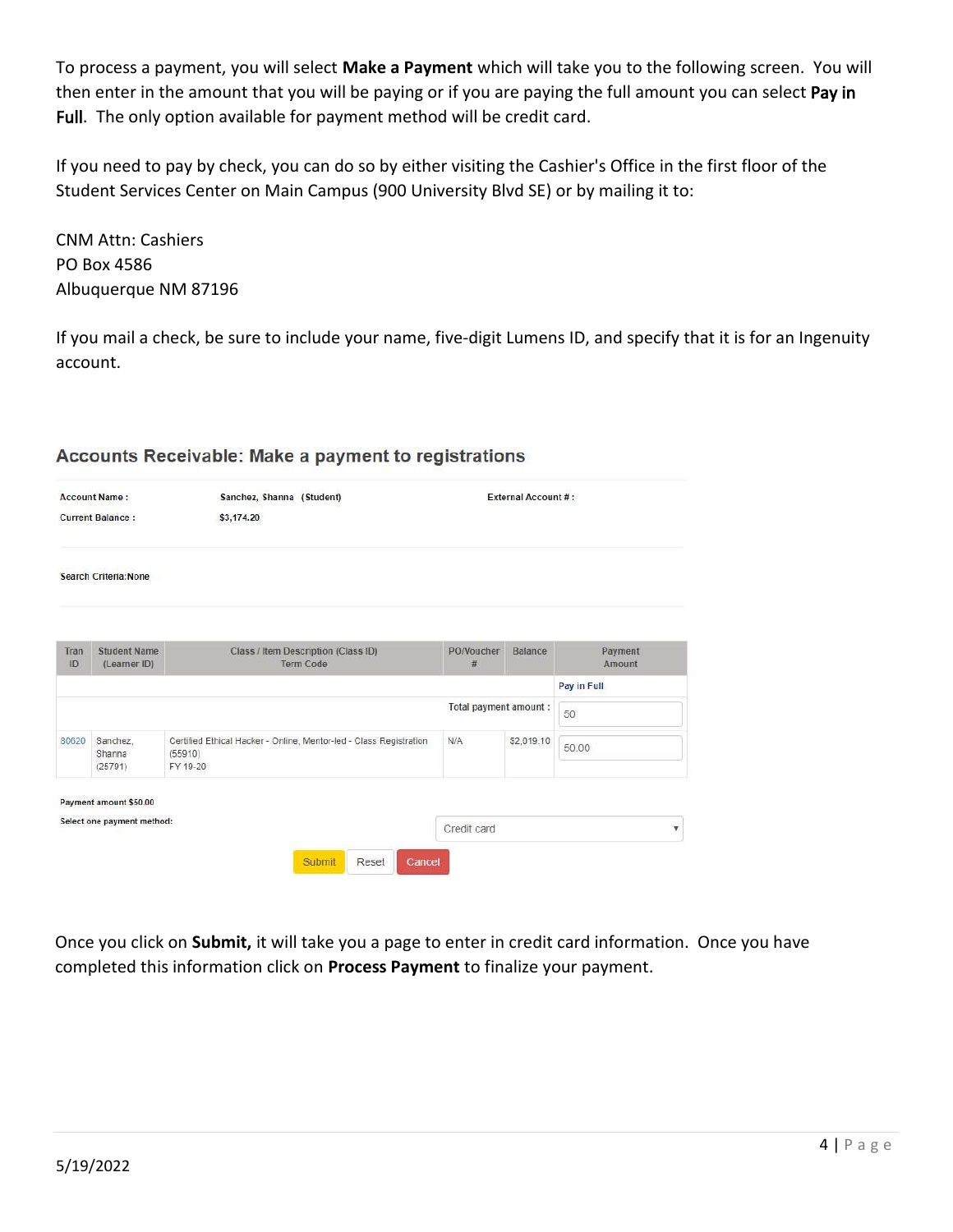### CNM Ingenuity, Inc.

| <b>Order Date</b>           | 12/11/19                                                  |
|-----------------------------|-----------------------------------------------------------|
| <b>Order Amount</b>         | \$50.00                                                   |
| Order Number                | 702017                                                    |
| <b>Customer IP</b>          | 198, 133, 178, 18                                         |
| Description                 | a/r balance payment for <b>Blasswith Thorese currency</b> |
| Credit Card Information     |                                                           |
| Card Type                   | Visa<br>$\boldsymbol{\mathrm{v}}$                         |
| Name as on Card             |                                                           |
| <b>Card Billing Address</b> |                                                           |
| <b>Card Billing Zipcode</b> |                                                           |
| <b>Card Number</b>          |                                                           |
| <b>Card Expiration Date</b> |                                                           |
|                             | MMYY                                                      |
| Card ID (CVV2/CID) Number   |                                                           |
|                             | What is the Card ID?                                      |
|                             |                                                           |

Once your payment has been processed, you will receive the following message. You have the option to view and print your receipt.

# **Home:Accounts Receivable:Payment Process**

#### Your transaction has been processed successfully.

Update your site by replacing this text with your own message.

Display printable receipt

**Back to Accounts Receivable screen**